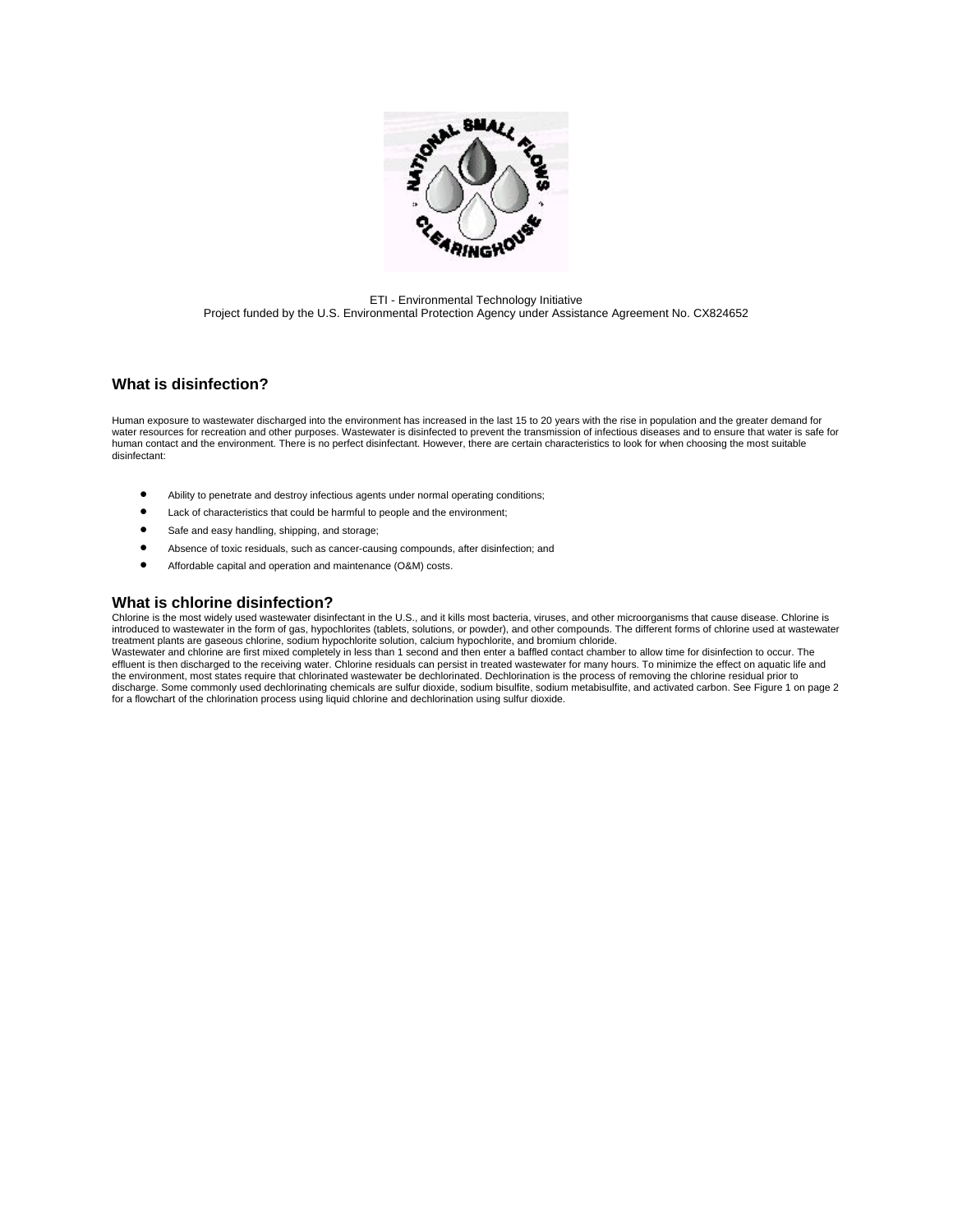

#### **Figure 1:**

A compound-loop control system for chlorination with liquid chlorine and dechlorination with sulfur dioxide

Source: Crites and Tchobanoglous (1998), used with permission from The McGraw-Hill Companies

## **What are the advantages and disadvantages of using chlorine disinfection?**

## *Advantages*

- Chlorine is a well-established technology.
- Presently, chlorine is more cost-effective than other disinfection methods (except when dechlorination is needed and fire code requirements must be met).
- The chlorine residual that remains in the discharged wastewater can prolong disinfection even after initial treatment and also provides a measure of the effectiveness.
- Chlorine disinfection is reliable and effective against a wide spectrum of microorganisms.
- Flexible dosing enables greater control over disinfection since wastewater characteristics vary from time to time.
- Chlorine can eliminate noxious odors while disinfecting.

# *Disadvantages*

- The chlorine residual, even at low concentrations, is toxic to aquatic life and may require dechlorination.
- All forms of chlorine are highly corrosive and toxic. Thus, storage, shipping, and handling pose safety risks.
- Chlorine oxidizes organic matter in wastewater, sometimes creating compounds that could be harmful to humans and the environment.
- The chloride content of the wastewater is increased.
- Certain types of microorganisms have shown resistance to low doses of chlorine.
- The long-term effects of discharging dechlorinated compounds into the environment are unknown.

### **What determines the performance of chlorine disinfection?**

The effectiveness of chlorination depends on the dose, the chlorine demand of the wastewater, the chlorine residual, the amount of time the wastewater is in contact with the chlorine, the fecal coliform count in the wastewater, and other wastewater characteristics. The required degree of disinfection can be achieved by varying the dose and the contact time for any chlorine disinfection system. The chlorine dose usually ranges from 5 to 20 milligrams per liter (mg/L). For optimum performance, the chlorination system must be designed so that the wastewater flows turbulently in a plug flow fashion throughout the contact chamber, ensuring complete mixing. This mixing allows the chlorine to have maximum contact with the wastewater and ensures that there are no dead areas (unused portions) of the tank.

### **Are chlorination systems easy to operate and maintain?**